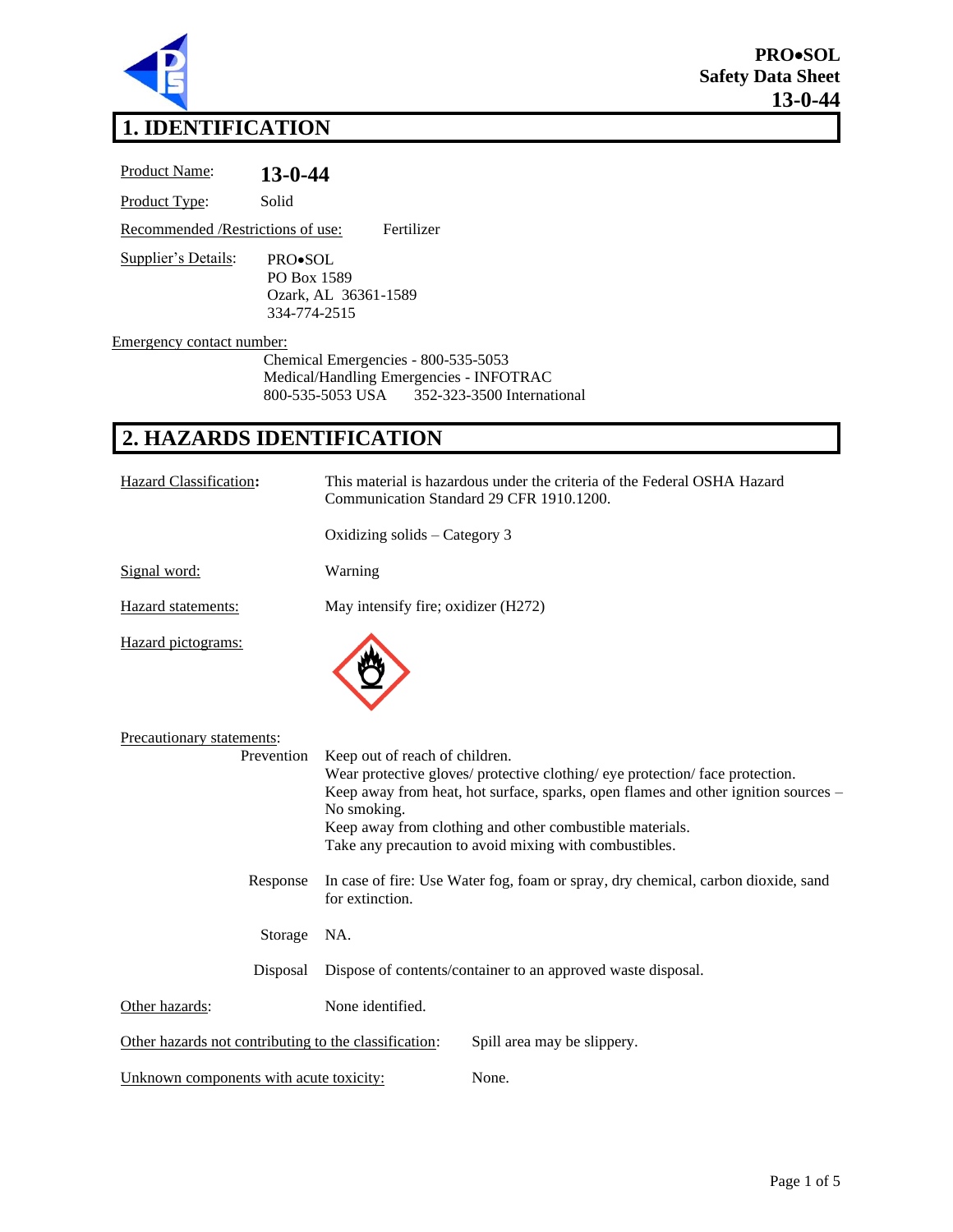

## **3. COMPOSITION/INFORMATION ON INGREDIENTS**

This product is a mixture

| Chemical name/component | CAS#       | Concentration  |
|-------------------------|------------|----------------|
| Potassium Nitrate       | 7757-79-1  | $> 90 - 100\%$ |
| Fe EDTA                 | 15708-41-5 | $< 1\%$        |
| Mn EDTA                 | 15375-84-5 | $< 1\%$        |
| Cu EDTA                 | 14025-15-1 | $< 1\%$        |
| Zn EDTA                 | 14025-21-9 | $< 1\%$        |
| Sodium Borate           | 12280-03-4 | $< 0.1\%$      |
| Sodium Molybdate        | 10102-40-6 | $< 0.1\%$      |

### **4. FIRST-AID MEASURES**

Description of first aid measures:

| Eye Contact - If in eyes:  | Flush with water for 15 minutes. Call a doctor for treatment if irritation persists. |
|----------------------------|--------------------------------------------------------------------------------------|
| Skin Contact - If on skin: | Wash thoroughly with soap and water. Launder clothing before reuse.                  |
| Inhalation - If inhaled:   | Remove affected person from source of exposure. Call 911 if breathing is difficult.  |
| Ingestion - If ingested:   | Do not induce vomiting. Get medical attention. Have the product label with you when  |
|                            | calling a doctor or going for treatment.                                             |

Indication of any immediate medical attention and special treatment needed: No additional information available.

### **5. FIRE-FIGHTING MEASURES**

| Extinguishing media:             |                                                                              |
|----------------------------------|------------------------------------------------------------------------------|
| Suitable extinguishing media:    | Water fog, foam or spray, dry chemical, carbon dioxide, sand                 |
| Unsuitable extinguishing media:  | None                                                                         |
| Special hazards arising from the | Material is not combustible. Product is not self-ignitable, but may support  |
| substance or mixture:            | combustion.                                                                  |
|                                  |                                                                              |
| Advice for firefighters:         |                                                                              |
| Firefighting instructions:       | Use extinguishing media appropriate for the surrounding materials.           |
| Protection during                | Wear appropriate protective equipment and self-contained breathing apparatus |

firefighting:

Other information: Do not allow run-off from fire-fighting to enter drains or water courses.

(SCBA) with a full face-piece operated in positive pressure mode.

### **6. ACCIDENTAL RELEASE MEASURES**

Personal precautions, protective equipment, and emergency procedures:

Use protective equipment to prevent contact with skin and eyes or inhalation of dust. Use site specific emergency procedures if product is released. Prevent entry to sewers and public surface waters per site specific containment procedures.

#### Methods and material for containment and cleaning up:

Use mechanical means. Store material in suitable containers for recycle or disposal. Minimize dust generation.

# **7. HANDLING AND STORAGE**

| Precaution for safe handling: | Avoid contact with skin and eyes. After handling, wash hands thoroughly with<br>soap and water. Avoid generating and breathing dust. Wash before eating and<br>drinking. |
|-------------------------------|--------------------------------------------------------------------------------------------------------------------------------------------------------------------------|
| Safe Storage conditions:      | Store in a dry, cool, and well-ventilated area. Protect from weather.                                                                                                    |
| Incompatible materials:       | Strong alkaline or acid compounds.                                                                                                                                       |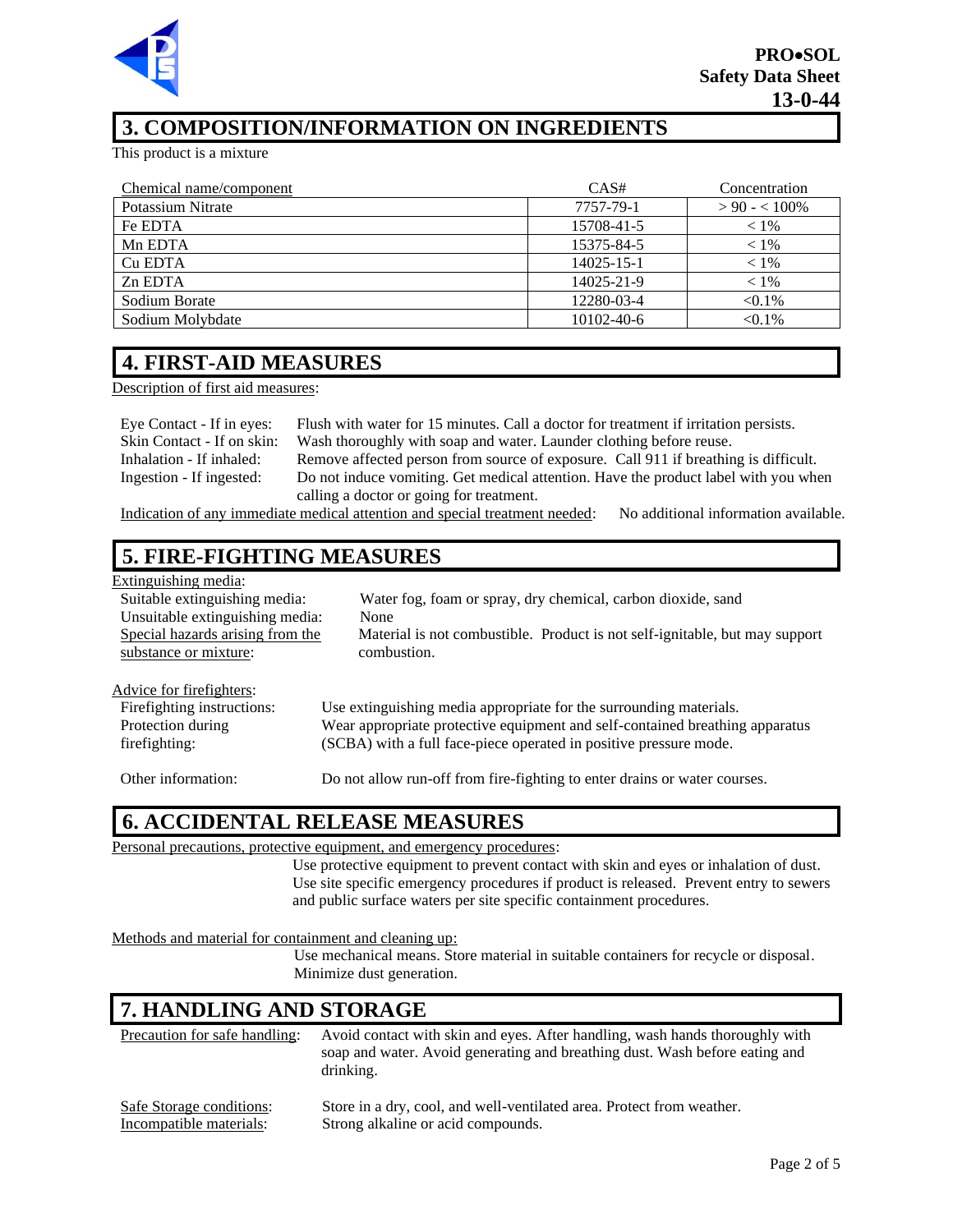

# **8. EXPOSURE CONTROL/PERSONAL PROTECTION**

| Exposure limits are listed below, if they exist: |                             |                 |                                                             |
|--------------------------------------------------|-----------------------------|-----------------|-------------------------------------------------------------|
| Component                                        | Regulation                  | Type of listing | Value/Notation                                              |
| $Dust - inhalable particles$                     | <b>ACGIH</b>                | <b>TWA</b>      | $10 \text{ mg/m}^3$                                         |
| $Dust$ – respirable particles                    | <b>ACGIH</b>                | <b>TWA</b>      | $3 \text{ mg/m}^3$                                          |
| Copper compounds                                 | <b>OSHA / ACGIH / NIOSH</b> | <b>TWA</b>      | $1 \text{ mg}/^{3}/ 1 \text{ mg/m}^{3}/ 1 \text{ mg/m}^{3}$ |
| Manganese compounds                              | <b>ACGIH / NIOSH</b>        | <b>TWA</b>      | $0.02$ mg/m $3/1$ mg/m $3$                                  |
| Molybdenum, soluble compounds                    | <b>ACGIH</b>                | <b>TWA</b>      | $0.5 \text{ mg/m}^3$                                        |
| Zinc compounds (dust)                            | <b>ACGIH</b>                | TWA             | $10 \text{ mg/m}^3$                                         |

Personal protective measures:

Engineering controls: Use adequate ventilation to prevent exposure.

| r ersonar protective measures. |                                                                              |
|--------------------------------|------------------------------------------------------------------------------|
| Hand protection:               | Wear suitable protective gloves to prevent direct exposure.                  |
| Eye protection:                | Safety glasses with side shields or tight fitting goggles.                   |
| Skin and body protection:      | Wear long sleeved clothing or other suitable clothing to prevent skin        |
|                                | exposure.                                                                    |
| Respiratory protection:        | Where dust is generated and appropriate engineering controls cannot          |
|                                | maintain acceptable levels, use appropriate respiratory protection equipment |
|                                | to prevent inhalation of materials.                                          |
| Special requirements for PPE,  | No specialty PPE requirements beyond those previously identified.            |

protective clothing or respirators:

| 9. PHYSICAL AND CHEMICAL PROPERTIES |                 |                        |                          |
|-------------------------------------|-----------------|------------------------|--------------------------|
| Physical state:                     | Solid           | Evaporation rate:      | <b>NA</b>                |
| Color:                              | Pale Blue       | $pH$ :                 | 5.5-6.5 at 5% conc       |
| Odor:                               | <b>Odorless</b> | Vapor pressure:        | <b>NA</b>                |
| Odor threshold:                     | NA.             | Vapor density:         | <b>NA</b>                |
| Melting point/freezing point:       | NA              | Relative density       | $68$ lbs/ft <sup>3</sup> |
| Initial boiling point/range:        | <b>NA</b>       | Solubility:            | 100% soluble in water    |
| Flashpoint:                         | NA.             | Partition coefficient: | <b>NA</b>                |
| Flammability (solid gas):           | <b>NA</b>       | Auto ignition temp:    | <b>NA</b>                |
| Upper/lower flammability limits:    | NA              | Decomposition temp:    | <b>NA</b>                |
| Upper/lower explosive limits:       | NA              | Viscosity:             | NA                       |

Other information: No additional information.

# **10. STABILITY AND REACTIVITY**

| Reactivity:             | The product is reactive.                                                                                                                                                                                                                                                                                                                                                                                                                                                                                   |
|-------------------------|------------------------------------------------------------------------------------------------------------------------------------------------------------------------------------------------------------------------------------------------------------------------------------------------------------------------------------------------------------------------------------------------------------------------------------------------------------------------------------------------------------|
| Chemical stability:     | The product is considered an oxidizer.                                                                                                                                                                                                                                                                                                                                                                                                                                                                     |
| Other:                  |                                                                                                                                                                                                                                                                                                                                                                                                                                                                                                            |
| Hazardous reactions:    | The product reacts with combustible materials and increases combustion even in the<br>absence of air. Reacts with many compounds e.g.: with organic material, with combustible<br>materials, with (some) metals and their compounds and with (strong) reducers. Reacts with<br>(some) acids: release of toxic and corrosive gases/vapors (nitrous vapors). Heating under<br>strong confinement (e.g. in tubes or drains) may lead to a violent reaction or explosion. Can<br>melt and decompose in a fire. |
| Conditions to avoid:    | Avoid high temperatures. Prevent contact with moisture or incompatible materials.                                                                                                                                                                                                                                                                                                                                                                                                                          |
| Incompatible materials: | Keep substance away from: strong acids, strong bases and oxidation agents, combustible<br>materials, reducing agents, organic materials, metal powders, chromates, chlorates, copper,<br>zinc, aluminum.                                                                                                                                                                                                                                                                                                   |
| Hazardous               | On heating/burning: release of toxic and corrosive gases/vapors nitrous vapors.                                                                                                                                                                                                                                                                                                                                                                                                                            |
| decomposition products: | Decomposes on exposure to temperature rise: release of oxygen. . Reacts with (some) acids:<br>release of toxic and corrosive gases/vapors.                                                                                                                                                                                                                                                                                                                                                                 |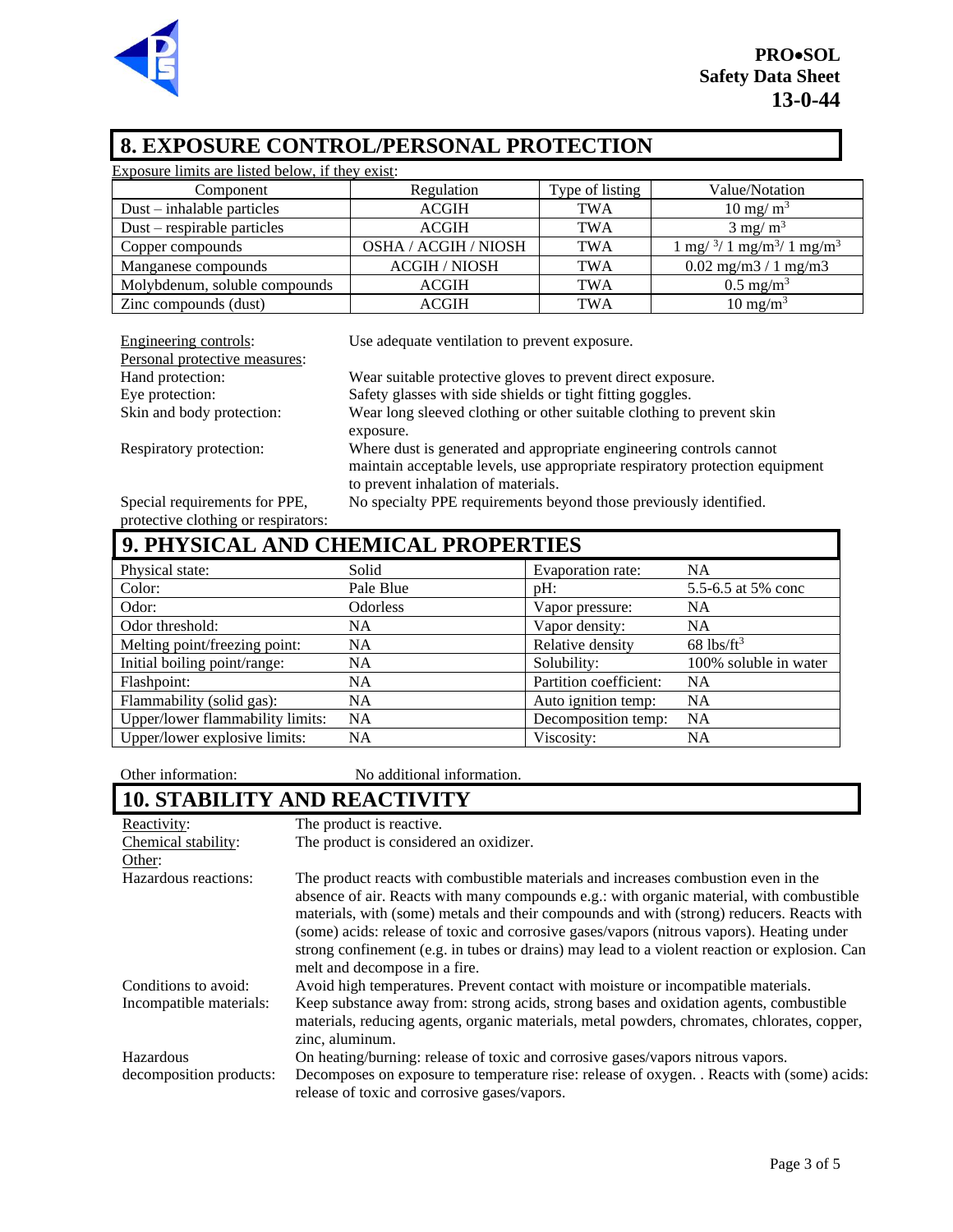**PRO**•**SOL Safety Data Sheet 13-0-44**



### **11. TOXICOLOGICAL INFORMATION**

Likely routes of exposure: Inhalation, Ingestion, Skin contact, Eye contact

| Symptoms/injuries after inhalation: |  |
|-------------------------------------|--|
|-------------------------------------|--|

| Symptoms/injuries after inhalation:                                                  | High concentrations of dust may irritate the throat and<br>respiratory system and cause coughing. |                |
|--------------------------------------------------------------------------------------|---------------------------------------------------------------------------------------------------|----------------|
| Symptoms/injuries after Ingestion:<br>Mixture components not known to be harmful.    |                                                                                                   |                |
| Symptoms/injuries after skin contact:<br>Prolonged contact may cause skin irritation |                                                                                                   |                |
| Symptoms/injuries after eye contact:                                                 | Dust may cause eye irritation.                                                                    |                |
| Acute toxicity:                                                                      | Mixture based on components' toxicity.                                                            |                |
| Reproductive toxicity:                                                               | No relevant data found.                                                                           |                |
| Specific Target Organ Toxicity-S E:                                                  | No relevant data found.                                                                           |                |
| Specific Target Organ Toxicity-R E:                                                  | No relevant data found.                                                                           |                |
| Carcinogenicity:                                                                     | Not classified                                                                                    |                |
| NTP (National Toxicology Program):                                                   |                                                                                                   | Not classified |
| IARC (International Agency for Research on Cancer):                                  |                                                                                                   | Not classified |
| ACGIH (American Conference of Governmental Industrial Hygienists):                   |                                                                                                   | Not classified |

### **12. ECOLOGICAL INFORMATION**

| Toxicity:                      | No testing data available.                                 |
|--------------------------------|------------------------------------------------------------|
| Persistence and degradability: | No data is available on the degradability of this product. |
| Bioaccumulative potential:     | No data is available.                                      |
| Mobility in soil:              | No data is available.                                      |
| Other adverse effects:         | No further relevant information available.                 |

## **13. DISPOSAL CONSIDERATIONS**

Waste treatment methods: Recommend recycling excess product if at all possible. Avoid sewage and landfill disposal. Place contaminated material in suitable, labeled containers for disposal. See section 8 for exposure control information.

# **14. TRANSPORT INFORMATION**

#### **DOT:** UN 1486, POTASSIUM NITRATE MIXTURE, 5.1, PG III

This information is not intended to convey all specific regulatory or operational requirements/information relating to this product. Transportation classifications may vary by container volume and may be influenced by regional or country variations in regulations. It is the responsibility of the transporting organization to follow all applicable laws, regulations and rules relating to the transportation of the material.

#### **15. REGULATORY INFORMATION**

**OSHA Hazard Communication Standard**: This product is a "Hazardous Chemical" as defined by the OSHA Hazard Communication Standard, 29 CFR 1910.1200.

Ingredients listed on TSCA inventory: Yes

CERCLA Section 103 Hazardous Substances: Copper Compounds, Manganese Compounds, Zinc Compounds EPCRA Section 311/312 Hazard Categories: Oxidizing solids

EPCRA Section 313 Toxic Release Inventory: Copper Compounds, Manganese Compounds, Zinc Compounds California Proposition 65 (Safe Drinking Water and Toxic Enforcement Act of 1986):

This product not known to contain listed substances known to the State of California to cause cancer, birth defects or other reproductive harm, at levels which would require a warning under the statute.

Micronutrient Approvals / Registrations: California Department of Food and Agriculture (CDFA):

Company Registration# 11871